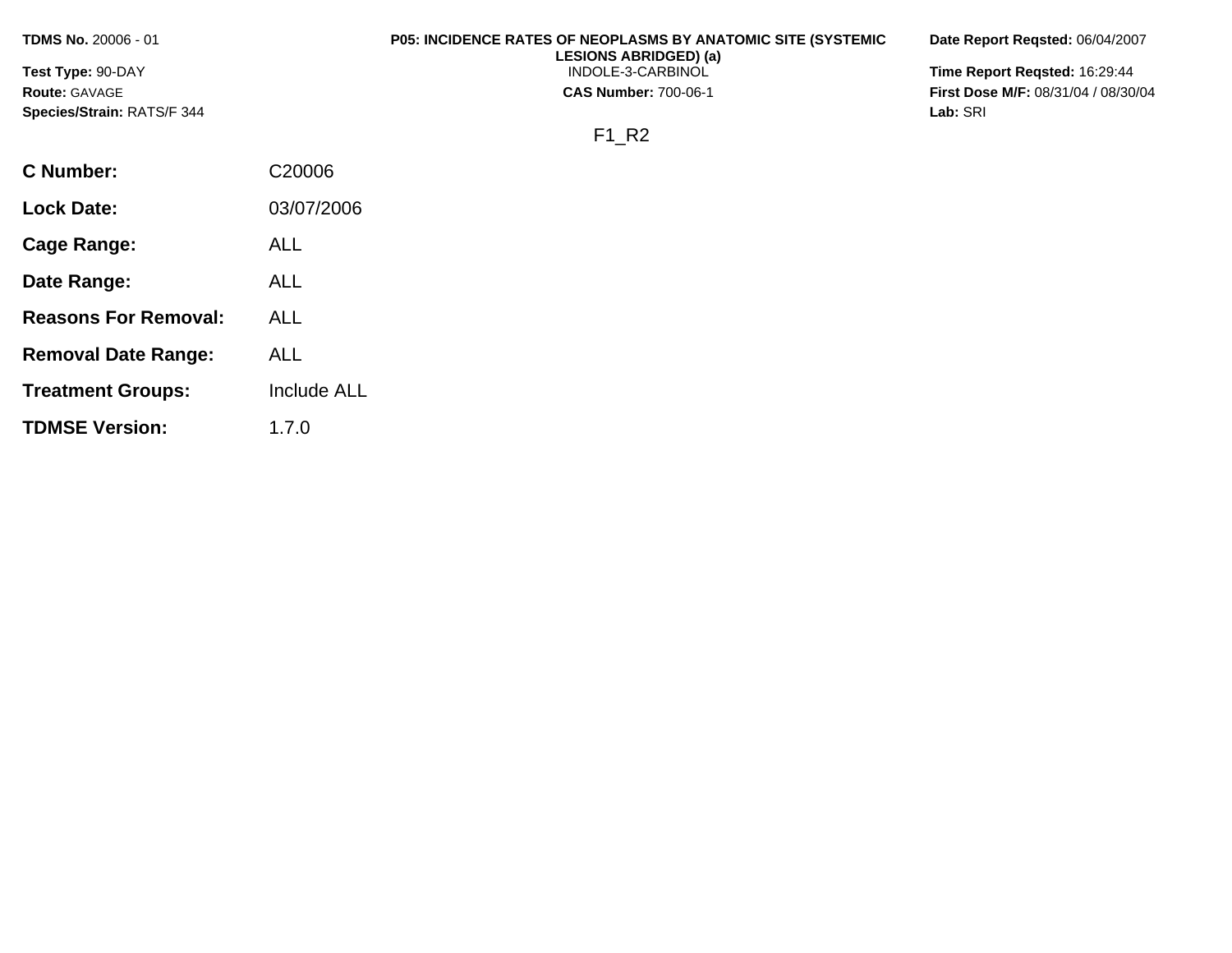**Species/Strain:** RATS/F 344

**Test Type:** 90-DAY **Route:** GAVAGE

# **P05: INCIDENCE RATES OF NEOPLASMS BY ANATOMIC SITE (SYSTEMIC**

INDOLE-3-CARBINOL **CAS Number:** 700-06-1

**LESIONS ABRIDGED) (a)** 

**Date Report Reqsted:** 06/04/2007

**Time Report Reqsted:** 16:29:44 **First Dose M/F:** 08/31/04 / 08/30/04 **Lab:** SRI

| <b>FISCHER 344 RATS MALE</b>                                                                                                                                                                                                                                          | 0 MG/KG                             | 18.75 MG/KG                       | 37.5 MG/KG                         | 75 MG/KG                           | <b>150 MG/KG</b>                   |
|-----------------------------------------------------------------------------------------------------------------------------------------------------------------------------------------------------------------------------------------------------------------------|-------------------------------------|-----------------------------------|------------------------------------|------------------------------------|------------------------------------|
| <b>Disposition Summary</b>                                                                                                                                                                                                                                            |                                     |                                   |                                    |                                    |                                    |
| <b>Animals Initially in Study</b><br><b>Early Deaths</b><br><b>Survivors</b>                                                                                                                                                                                          | 10                                  | 10                                | 10                                 | 10                                 | 10                                 |
| <b>Terminal Sacrifice</b><br><b>Animals Examined Microscopically</b>                                                                                                                                                                                                  | 10<br>10                            | 10<br>10                          | 10<br>10                           | 10<br>10                           | 10<br>10                           |
| <b>ALIMENTARY SYSTEM</b>                                                                                                                                                                                                                                              |                                     |                                   |                                    |                                    |                                    |
| Esophagus<br>Intestine Small, Duodenum<br>Intestine Small, Jejunum<br>Liver<br>Mesentery                                                                                                                                                                              | (10)<br>(10)<br>(10)<br>(10)<br>(2) | (0)<br>(10)<br>(9)<br>(10)<br>(0) | (0)<br>(10)<br>(10)<br>(10)<br>(0) | (0)<br>(10)<br>(10)<br>(10)<br>(0) | (0)<br>(10)<br>(10)<br>(10)<br>(0) |
| CARDIOVASCULAR SYSTEM                                                                                                                                                                                                                                                 |                                     |                                   |                                    |                                    |                                    |
| Heart                                                                                                                                                                                                                                                                 | (10)                                | (0)                               | (0)                                | (0)                                | (0)                                |
| <b>ENDOCRINE SYSTEM</b>                                                                                                                                                                                                                                               |                                     |                                   |                                    |                                    |                                    |
| <b>Adrenal Cortex</b>                                                                                                                                                                                                                                                 | (10)                                | (0)                               | (0)                                | (0)                                | (0)                                |
| <b>GENERAL BODY SYSTEM</b><br>None                                                                                                                                                                                                                                    |                                     |                                   |                                    |                                    |                                    |
| <b>GENITAL SYSTEM</b>                                                                                                                                                                                                                                                 |                                     |                                   |                                    |                                    |                                    |
| None                                                                                                                                                                                                                                                                  |                                     |                                   |                                    |                                    |                                    |
| <b>HEMATOPOIETIC SYSTEM</b>                                                                                                                                                                                                                                           |                                     |                                   |                                    |                                    |                                    |
| Lymph Node, Mesenteric<br>Spleen<br>$\mathbf{r}$ , and the state of the state of the state of the state of the state of the state of the state of the state of the state of the state of the state of the state of the state of the state of the state of the state o | (7)<br>(10)                         | (10)<br>(0)                       | (9)<br>(0)                         | (10)<br>(0)                        | (10)<br>(0)                        |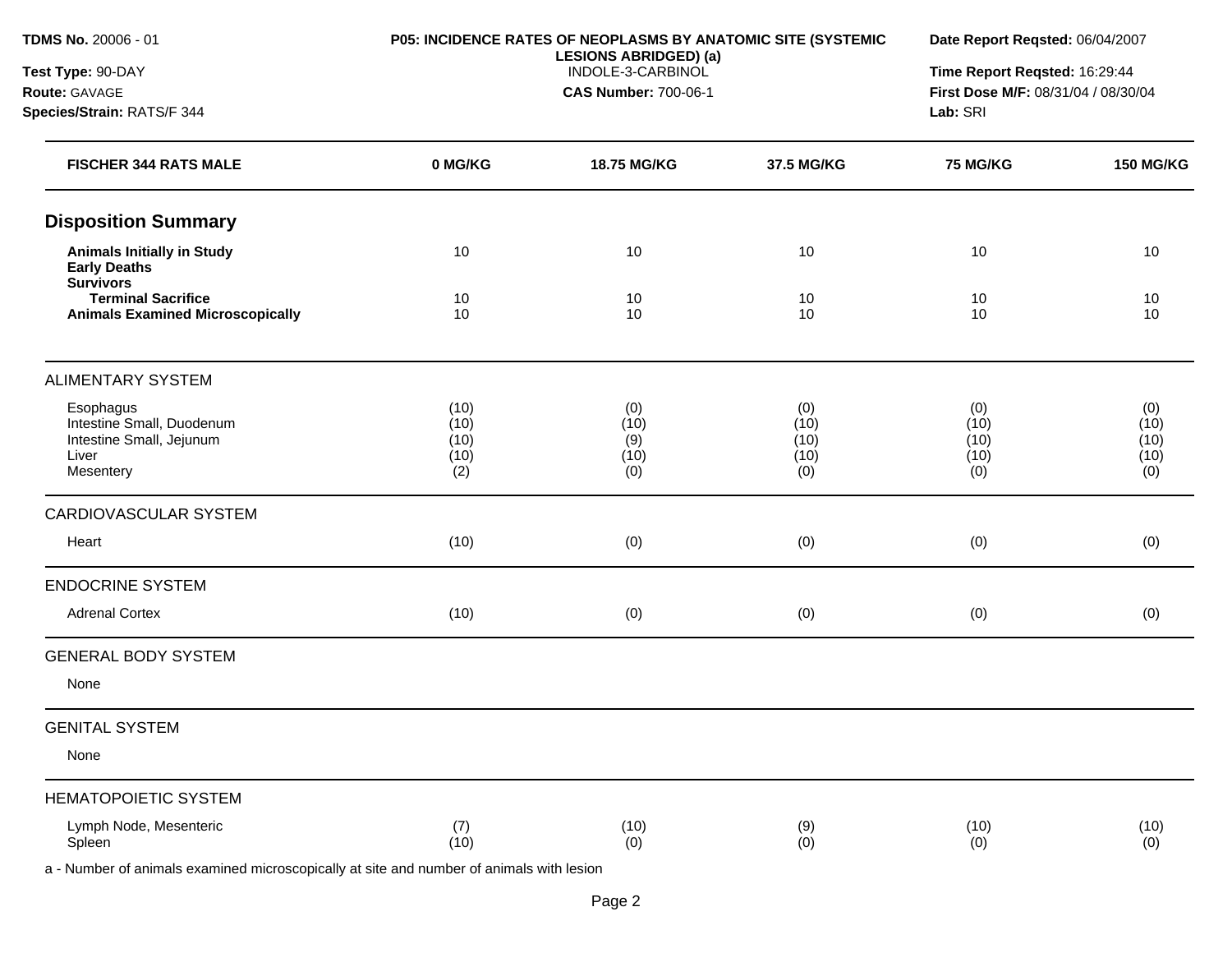| TDMS No. 20006 - 01          |              | P05: INCIDENCE RATES OF NEOPLASMS BY ANATOMIC SITE (SYSTEMIC |            | Date Report Reqsted: 06/04/2007     |                                                |
|------------------------------|--------------|--------------------------------------------------------------|------------|-------------------------------------|------------------------------------------------|
| Test Type: 90-DAY            |              | <b>LESIONS ABRIDGED) (a)</b><br>INDOLE-3-CARBINOL            |            |                                     | Time Report Reqsted: 16:29:44                  |
| Route: GAVAGE                |              | <b>CAS Number: 700-06-1</b>                                  |            | First Dose M/F: 08/31/04 / 08/30/04 |                                                |
| Species/Strain: RATS/F 344   |              |                                                              |            |                                     |                                                |
| <b>FISCHER 344 RATS MALE</b> | 0 MG/KG      | 18.75 MG/KG                                                  | 37.5 MG/KG | <b>75 MG/KG</b>                     | <b>150 MG/KG</b>                               |
| <b>INTEGUMENTARY SYSTEM</b>  |              |                                                              |            |                                     |                                                |
| None                         |              |                                                              |            |                                     |                                                |
| MUSCULOSKELETAL SYSTEM       |              |                                                              |            |                                     |                                                |
| None                         |              |                                                              |            |                                     |                                                |
| <b>NERVOUS SYSTEM</b>        |              |                                                              |            |                                     |                                                |
| None                         |              |                                                              |            |                                     |                                                |
| <b>RESPIRATORY SYSTEM</b>    |              |                                                              |            |                                     |                                                |
| Lung<br>Nose                 | (10)<br>(10) | (0)<br>(0)                                                   | (0)<br>(0) | (0)<br>(0)                          | $\begin{array}{c} (0) \ (0) \ (0) \end{array}$ |
| SPECIAL SENSES SYSTEM        |              |                                                              |            |                                     |                                                |
| Harderian Gland              | (10)         | (0)                                                          | (0)        | (0)                                 | (0)                                            |
| <b>URINARY SYSTEM</b>        |              |                                                              |            |                                     |                                                |
| Kidney                       | (10)         | (0)                                                          | (0)        | (0)                                 | (0)                                            |
|                              |              |                                                              |            |                                     |                                                |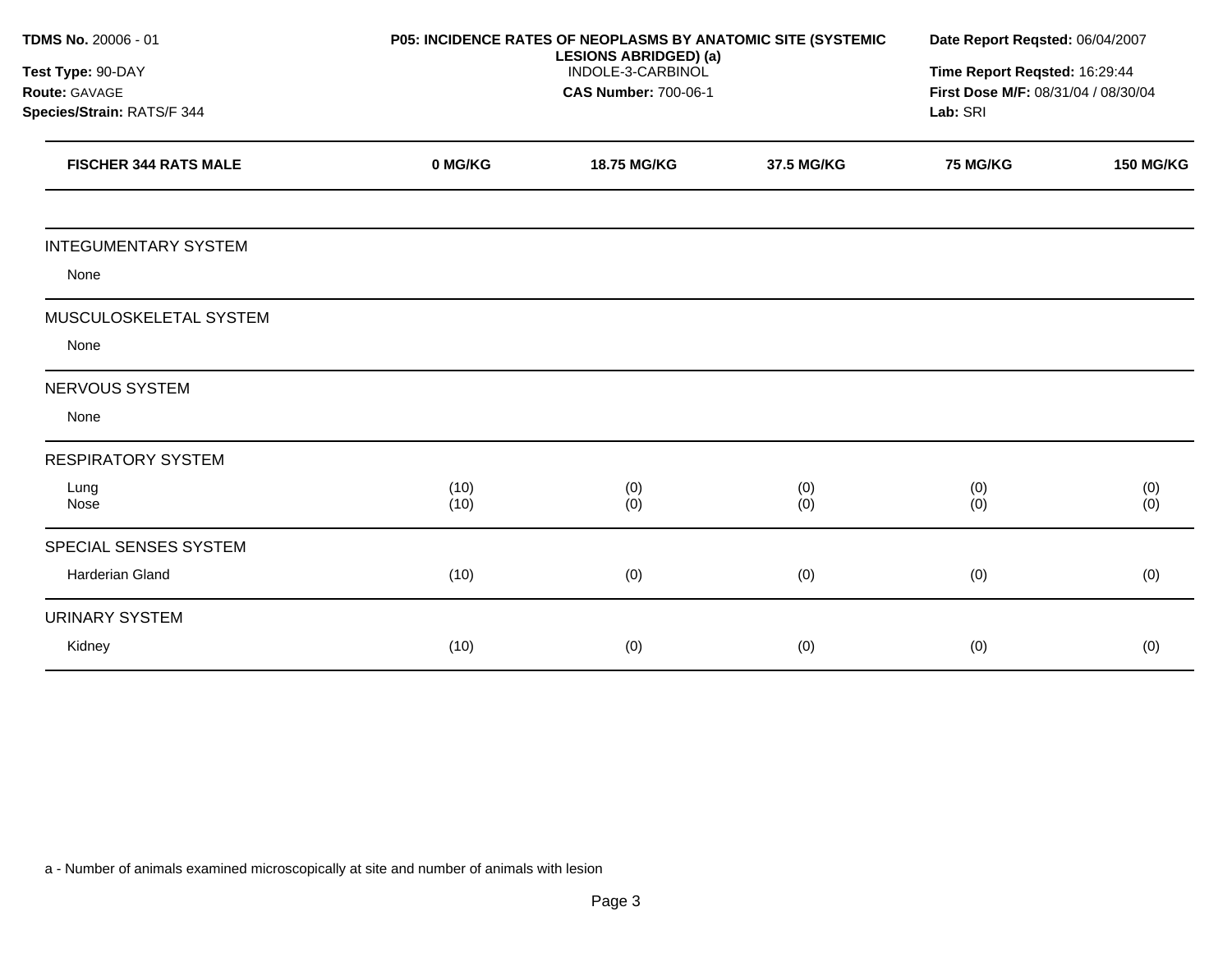**Test Type:** 90-DAY **Route:** GAVAGE **Species/Strain:** RATS/F 344

### **P05: INCIDENCE RATES OF NEOPLASMS BY ANATOMIC SITE (SYSTEMIC LESIONS ABRIDGED) (a)**  INDOLE-3-CARBINOL **CAS Number:** 700-06-1

**Date Report Reqsted:** 06/04/2007

**Time Report Reqsted:** 16:29:44 **First Dose M/F:** 08/31/04 / 08/30/04 **Lab:** SRI

| <b>FISCHER 344 RATS MALE</b>                                                             | <b>300 MG/KG</b>                   |  |
|------------------------------------------------------------------------------------------|------------------------------------|--|
| <b>Disposition Summary</b>                                                               |                                    |  |
| <b>Animals Initially in Study</b><br><b>Early Deaths</b>                                 | 10                                 |  |
| <b>Survivors</b><br><b>Terminal Sacrifice</b><br><b>Animals Examined Microscopically</b> | 10<br>10                           |  |
| <b>ALIMENTARY SYSTEM</b>                                                                 |                                    |  |
| Esophagus<br>Intestine Small, Duodenum<br>Intestine Small, Jejunum<br>Liver<br>Mesentery | (9)<br>(10)<br>(10)<br>(10)<br>(0) |  |
| CARDIOVASCULAR SYSTEM                                                                    |                                    |  |
| Heart                                                                                    | (10)                               |  |
| <b>ENDOCRINE SYSTEM</b>                                                                  |                                    |  |
| <b>Adrenal Cortex</b>                                                                    | (10)                               |  |
| <b>GENERAL BODY SYSTEM</b>                                                               |                                    |  |
| None                                                                                     |                                    |  |
| <b>GENITAL SYSTEM</b>                                                                    |                                    |  |
| None                                                                                     |                                    |  |
| <b>HEMATOPOIETIC SYSTEM</b>                                                              |                                    |  |
| Lymph Node, Mesenteric<br>Spleen<br>.<br>$\sim$ $\sim$ $\sim$ $\sim$ $\sim$              | (10)<br>(10)<br>.<br>$\sim$        |  |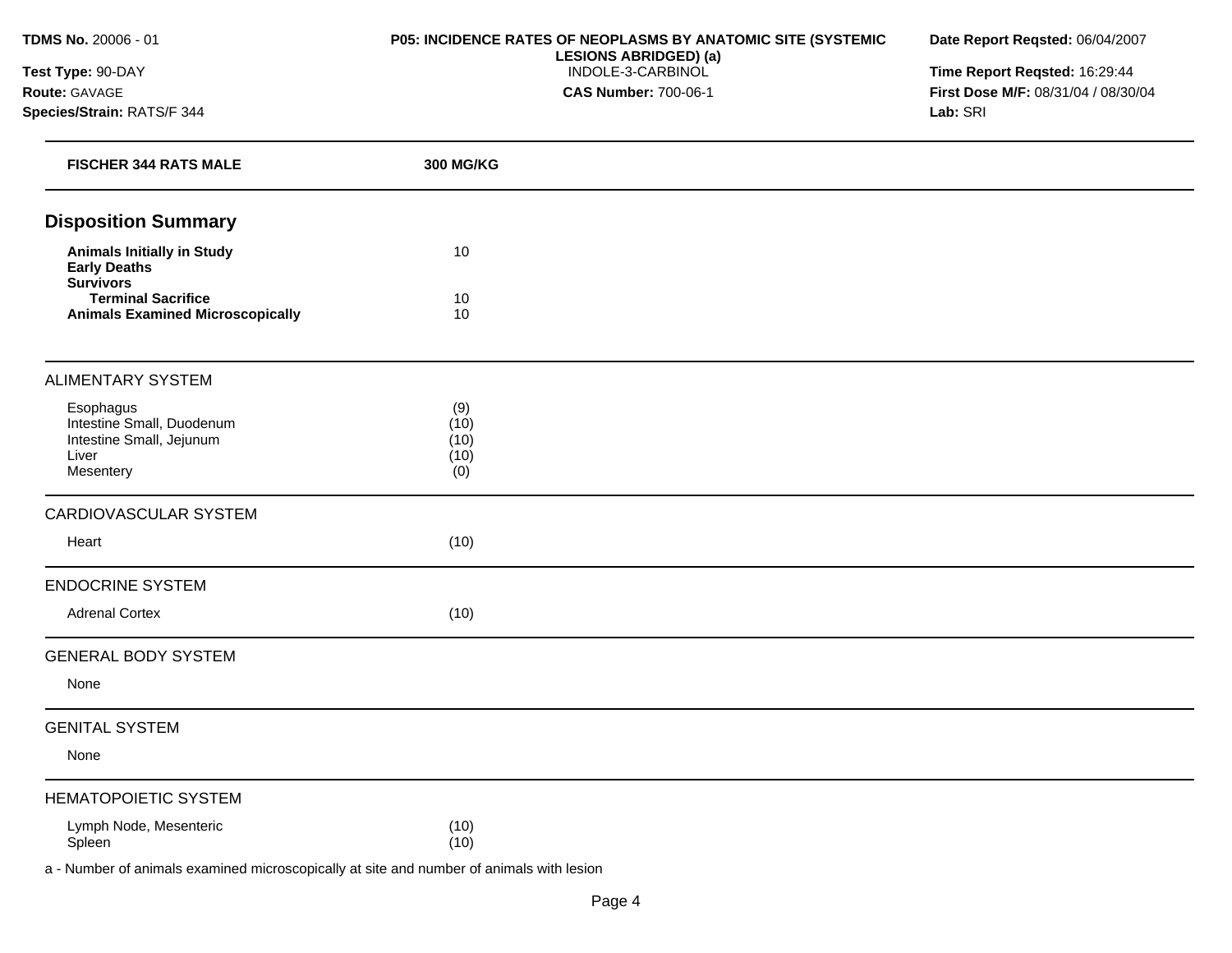| TDMS No. 20006 - 01          | P05: INCIDENCE RATES OF NEOPLASMS BY ANATOMIC SITE (SYSTEMIC<br><b>LESIONS ABRIDGED) (a)</b> | Date Report Reqsted: 06/04/2007<br>Time Report Reqsted: 16:29:44 |  |  |
|------------------------------|----------------------------------------------------------------------------------------------|------------------------------------------------------------------|--|--|
| Test Type: 90-DAY            | INDOLE-3-CARBINOL                                                                            |                                                                  |  |  |
| Route: GAVAGE                | <b>CAS Number: 700-06-1</b>                                                                  | First Dose M/F: 08/31/04 / 08/30/04                              |  |  |
| Species/Strain: RATS/F 344   |                                                                                              | Lab: SRI                                                         |  |  |
| <b>FISCHER 344 RATS MALE</b> | 300 MG/KG                                                                                    |                                                                  |  |  |
| <b>INTEGUMENTARY SYSTEM</b>  |                                                                                              |                                                                  |  |  |
| None                         |                                                                                              |                                                                  |  |  |
| MUSCULOSKELETAL SYSTEM       |                                                                                              |                                                                  |  |  |
| None                         |                                                                                              |                                                                  |  |  |
| NERVOUS SYSTEM               |                                                                                              |                                                                  |  |  |
| None                         |                                                                                              |                                                                  |  |  |
| <b>RESPIRATORY SYSTEM</b>    |                                                                                              |                                                                  |  |  |
| Lung<br>Nose                 | (10)<br>(10)                                                                                 |                                                                  |  |  |
| SPECIAL SENSES SYSTEM        |                                                                                              |                                                                  |  |  |
| Harderian Gland              | (10)                                                                                         |                                                                  |  |  |
| <b>URINARY SYSTEM</b>        |                                                                                              |                                                                  |  |  |
| Kidney                       | (10)                                                                                         |                                                                  |  |  |
|                              |                                                                                              |                                                                  |  |  |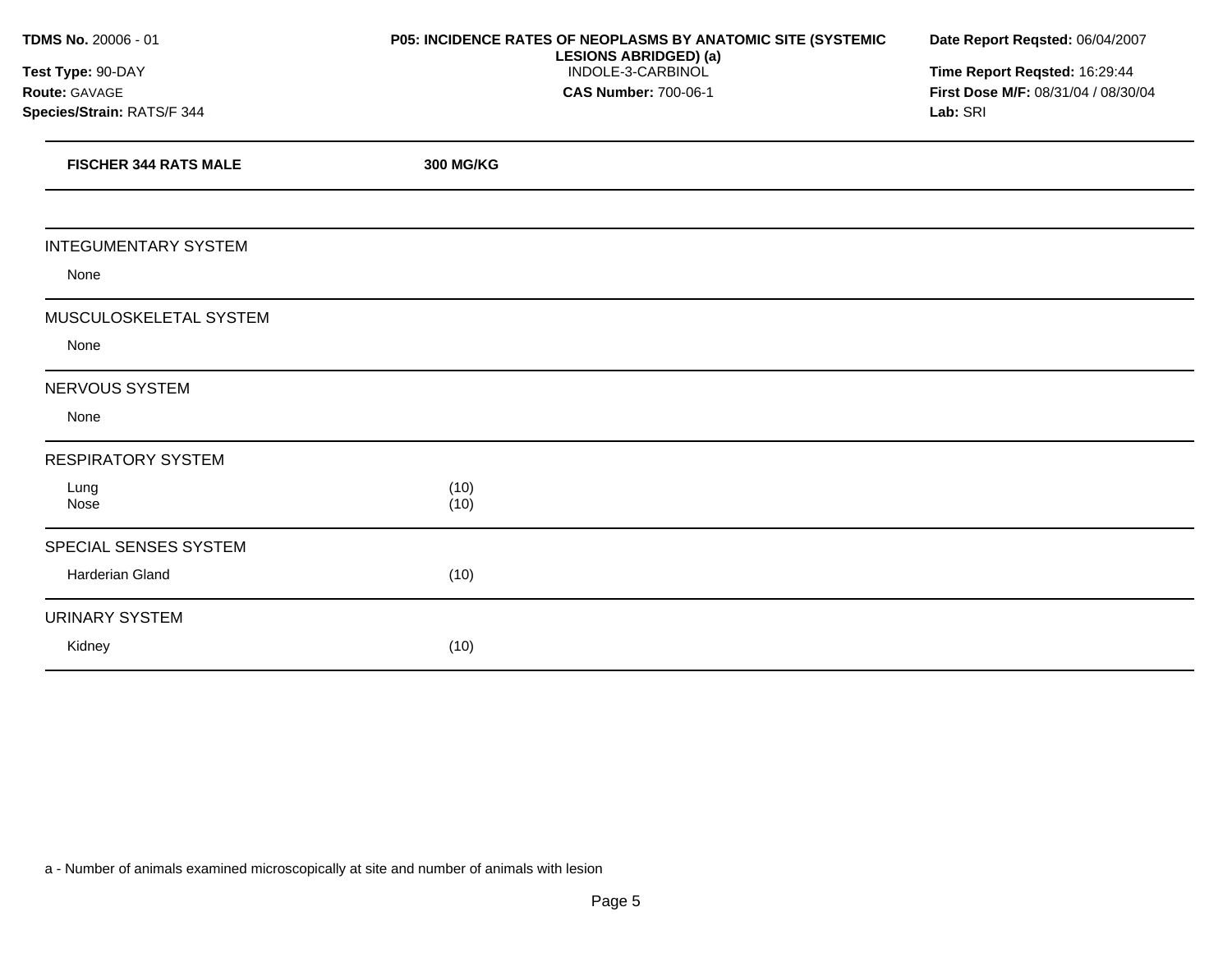| TDMS No. 20006 - 01                                                               |                   | P05: INCIDENCE RATES OF NEOPLASMS BY ANATOMIC SITE (SYSTEMIC<br><b>LESIONS ABRIDGED) (a)</b> |            |                                     | Date Report Reqsted: 06/04/2007 |  |
|-----------------------------------------------------------------------------------|-------------------|----------------------------------------------------------------------------------------------|------------|-------------------------------------|---------------------------------|--|
| Test Type: 90-DAY                                                                 | INDOLE-3-CARBINOL |                                                                                              |            | Time Report Reqsted: 16:29:44       |                                 |  |
| Route: GAVAGE                                                                     |                   | <b>CAS Number: 700-06-1</b>                                                                  |            | First Dose M/F: 08/31/04 / 08/30/04 |                                 |  |
| Species/Strain: RATS/F 344                                                        |                   |                                                                                              |            | Lab: SRI                            |                                 |  |
| <b>FISCHER 344 RATS MALE</b>                                                      | 0 MG/KG           | <b>18.75 MG/KG</b>                                                                           | 37.5 MG/KG | <b>75 MG/KG</b>                     | <b>150 MG/KG</b>                |  |
| <b>Tumor Summary for Males</b>                                                    |                   |                                                                                              |            |                                     |                                 |  |
| <b>Total Animals with Primary Neoplasms (b)</b><br><b>Total Primary Neoplasms</b> |                   |                                                                                              |            |                                     |                                 |  |
| <b>Total Animals with Benign Neoplasms</b>                                        |                   |                                                                                              |            |                                     |                                 |  |
| <b>Total Benign Neoplasms</b>                                                     |                   |                                                                                              |            |                                     |                                 |  |
| <b>Total Animals with Malignant Neoplasms</b>                                     |                   |                                                                                              |            |                                     |                                 |  |
| <b>Total Malignant Neoplasms</b>                                                  |                   |                                                                                              |            |                                     |                                 |  |
| <b>Total Animals with Metastatic Neoplasms</b>                                    |                   |                                                                                              |            |                                     |                                 |  |
| <b>Total Metastatic Neoplasms</b>                                                 |                   |                                                                                              |            |                                     |                                 |  |
| <b>Total Animals with Malignant Neoplasms</b><br><b>Uncertain Primary Site</b>    |                   |                                                                                              |            |                                     |                                 |  |
| <b>Total Animals with Neoplasms</b><br><b>Uncertain-Benign or Malignant</b>       |                   |                                                                                              |            |                                     |                                 |  |
| <b>Total Uncertain Neoplasms</b>                                                  |                   |                                                                                              |            |                                     |                                 |  |
|                                                                                   |                   |                                                                                              |            |                                     |                                 |  |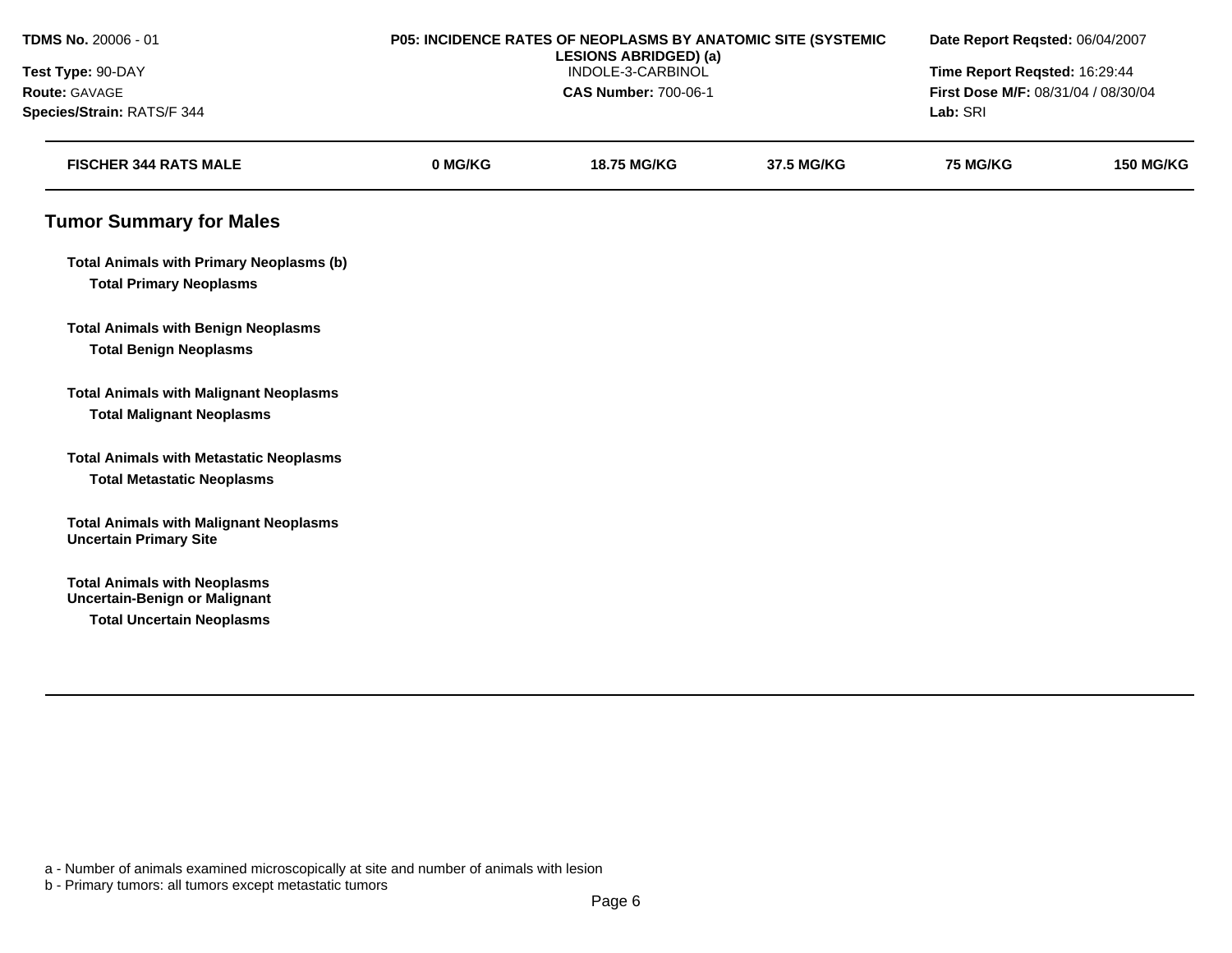**Species/Strain:** RATS/F 344 **Lab:** SRI

### **TDMS No.** 20006 - 01 **P05: INCIDENCE RATES OF NEOPLASMS BY ANATOMIC SITE (SYSTEMIC Date Report Reqsted:** 06/04/2007 **LESIONS ABRIDGED) (a) Test Type:** 90-DAY INDOLE-3-CARBINOL **Time Report Reqsted:** 16:29:44 **Route:** GAVAGE **CAS Number:** 700-06-1 **First Dose M/F:** 08/31/04 / 08/30/04

| <b>FISCHER 344 RATS MALE</b>                                                                                    | <b>300 MG/KG</b> |  |
|-----------------------------------------------------------------------------------------------------------------|------------------|--|
| <b>Tumor Summary for Males</b>                                                                                  |                  |  |
| <b>Total Animals with Primary Neoplasms (b)</b><br><b>Total Primary Neoplasms</b>                               |                  |  |
| <b>Total Animals with Benign Neoplasms</b><br><b>Total Benign Neoplasms</b>                                     |                  |  |
| <b>Total Animals with Malignant Neoplasms</b><br><b>Total Malignant Neoplasms</b>                               |                  |  |
| <b>Total Animals with Metastatic Neoplasms</b><br><b>Total Metastatic Neoplasms</b>                             |                  |  |
| <b>Total Animals with Malignant Neoplasms</b><br><b>Uncertain Primary Site</b>                                  |                  |  |
| <b>Total Animals with Neoplasms</b><br><b>Uncertain-Benign or Malignant</b><br><b>Total Uncertain Neoplasms</b> |                  |  |
|                                                                                                                 |                  |  |

\*\*\* END OF MALE \*\*\*

a - Number of animals examined microscopically at site and number of animals with lesion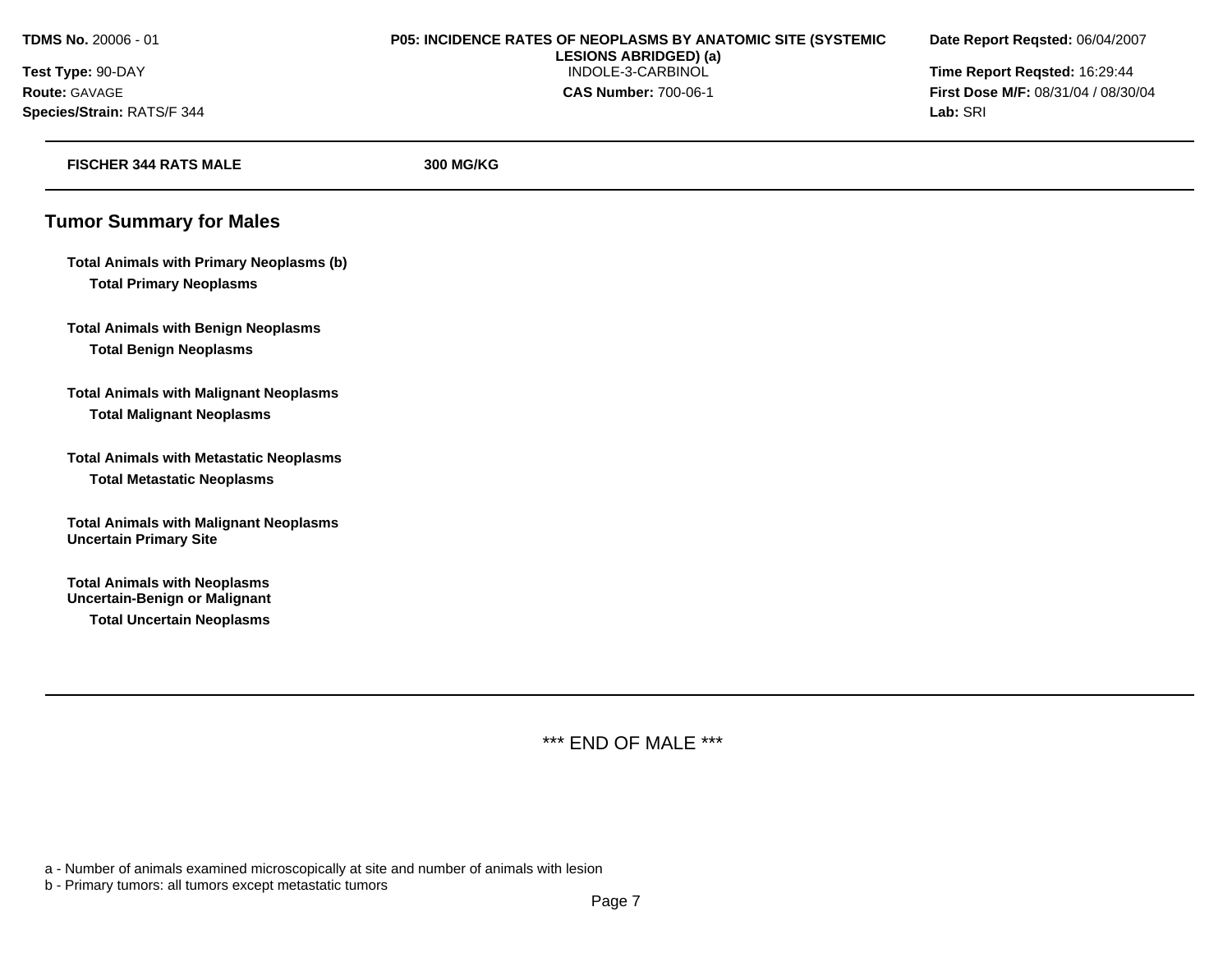## **Test Type:** 90-DAY **Route:** GAVAGE

**Species/Strain:** RATS/F 344

#### **P05: INCIDENCE RATES OF NEOPLASMS BY ANATOMIC SITE (SYSTEMIC LESIONS ABRIDGED) (a)**  INDOLE-3-CARBINOL

**CAS Number:** 700-06-1

**Date Report Reqsted:** 06/04/2007

**Time Report Reqsted:** 16:29:44 **First Dose M/F:** 08/31/04 / 08/30/04 **Lab:** SRI

| <b>FISCHER 344 RATS FEMALE</b>                                                          | 0 MG/KG                             | 18.75 MG/KG                        | 37.5 MG/KG                         | <b>75 MG/KG</b>                    | <b>150 MG/KG</b>                   |
|-----------------------------------------------------------------------------------------|-------------------------------------|------------------------------------|------------------------------------|------------------------------------|------------------------------------|
| <b>Disposition Summary</b>                                                              |                                     |                                    |                                    |                                    |                                    |
| <b>Animals Initially in Study</b><br><b>Early Deaths</b><br><b>Survivors</b>            | 10                                  | 10                                 | 10                                 | 10                                 | 10                                 |
| <b>Terminal Sacrifice</b><br><b>Animals Examined Microscopically</b>                    | 10<br>10                            | 10<br>10                           | 10<br>10                           | 10<br>10                           | 10<br>10                           |
| <b>ALIMENTARY SYSTEM</b>                                                                |                                     |                                    |                                    |                                    |                                    |
| Intestine Small, Duodenum<br>Intestine Small, Jejunum<br>Liver<br>Mesentery<br>Pancreas | (10)<br>(10)<br>(10)<br>(0)<br>(10) | (10)<br>(10)<br>(10)<br>(0)<br>(0) | (10)<br>(10)<br>(10)<br>(1)<br>(0) | (10)<br>(10)<br>(10)<br>(0)<br>(0) | (10)<br>(10)<br>(10)<br>(1)<br>(0) |
| CARDIOVASCULAR SYSTEM                                                                   |                                     |                                    |                                    |                                    |                                    |
| Heart                                                                                   | (10)                                | (0)                                | (0)                                | (0)                                | (0)                                |
| <b>ENDOCRINE SYSTEM</b>                                                                 |                                     |                                    |                                    |                                    |                                    |
| <b>Adrenal Cortex</b><br><b>Pituitary Gland</b>                                         | (10)<br>(10)                        | (0)<br>(0)                         | (0)<br>(1)                         | (0)<br>(0)                         | (0)<br>(0)                         |
| <b>GENERAL BODY SYSTEM</b>                                                              |                                     |                                    |                                    |                                    |                                    |
| None                                                                                    |                                     |                                    |                                    |                                    |                                    |
| <b>GENITAL SYSTEM</b>                                                                   |                                     |                                    |                                    |                                    |                                    |
| Ovary                                                                                   | (10)                                | (0)                                | (0)                                | (0)                                | (0)                                |
| <b>HEMATOPOIETIC SYSTEM</b>                                                             |                                     |                                    |                                    |                                    |                                    |
| Lymph Node                                                                              | (0)                                 | (0)                                | (1)                                | (0)                                | (0)                                |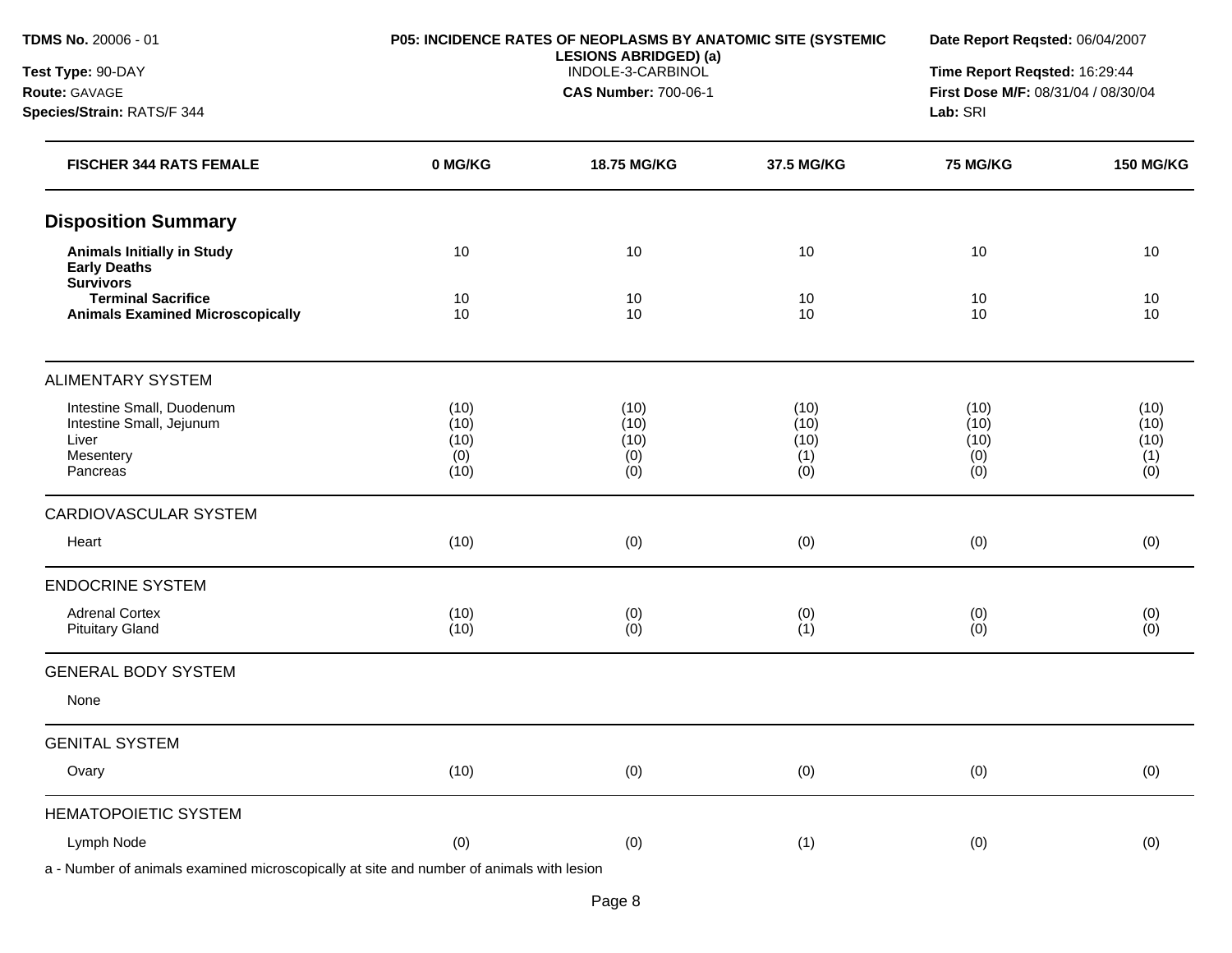| <b>TDMS No. 20006 - 01</b>       |              | <b>P05: INCIDENCE RATES OF NEOPLASMS BY ANATOMIC SITE (SYSTEMIC</b><br><b>LESIONS ABRIDGED) (a)</b><br>INDOLE-3-CARBINOL |             |                                     | Date Report Regsted: 06/04/2007 |  |
|----------------------------------|--------------|--------------------------------------------------------------------------------------------------------------------------|-------------|-------------------------------------|---------------------------------|--|
| Test Type: 90-DAY                |              |                                                                                                                          |             |                                     | Time Report Reqsted: 16:29:44   |  |
| Route: GAVAGE                    |              | <b>CAS Number: 700-06-1</b>                                                                                              |             | First Dose M/F: 08/31/04 / 08/30/04 |                                 |  |
| Species/Strain: RATS/F 344       |              |                                                                                                                          |             |                                     | Lab: SRI                        |  |
| <b>FISCHER 344 RATS FEMALE</b>   | 0 MG/KG      | 18.75 MG/KG                                                                                                              | 37.5 MG/KG  | <b>75 MG/KG</b>                     | <b>150 MG/KG</b>                |  |
| Lymph Node, Mesenteric<br>Spleen | (10)<br>(10) | (10)<br>(0)                                                                                                              | (10)<br>(0) | (10)<br>(0)                         | (10)<br>(0)                     |  |
| <b>INTEGUMENTARY SYSTEM</b>      |              |                                                                                                                          |             |                                     |                                 |  |
| Skin                             | (10)         | (0)                                                                                                                      | (0)         | (0)                                 | (0)                             |  |
| MUSCULOSKELETAL SYSTEM           |              |                                                                                                                          |             |                                     |                                 |  |
| None                             |              |                                                                                                                          |             |                                     |                                 |  |
| NERVOUS SYSTEM                   |              |                                                                                                                          |             |                                     |                                 |  |
| None                             |              |                                                                                                                          |             |                                     |                                 |  |
| <b>RESPIRATORY SYSTEM</b>        |              |                                                                                                                          |             |                                     |                                 |  |
| Lung<br>Nose                     | (10)<br>(10) | (0)<br>(0)                                                                                                               | (0)<br>(0)  | (0)<br>(0)                          | (0)<br>(0)                      |  |
| SPECIAL SENSES SYSTEM            |              |                                                                                                                          |             |                                     |                                 |  |
| Harderian Gland                  | (10)         | (0)                                                                                                                      | (0)         | (0)                                 | (0)                             |  |
| <b>URINARY SYSTEM</b>            |              |                                                                                                                          |             |                                     |                                 |  |
| Kidney                           | (10)         | (0)                                                                                                                      | (0)         | (0)                                 | (0)                             |  |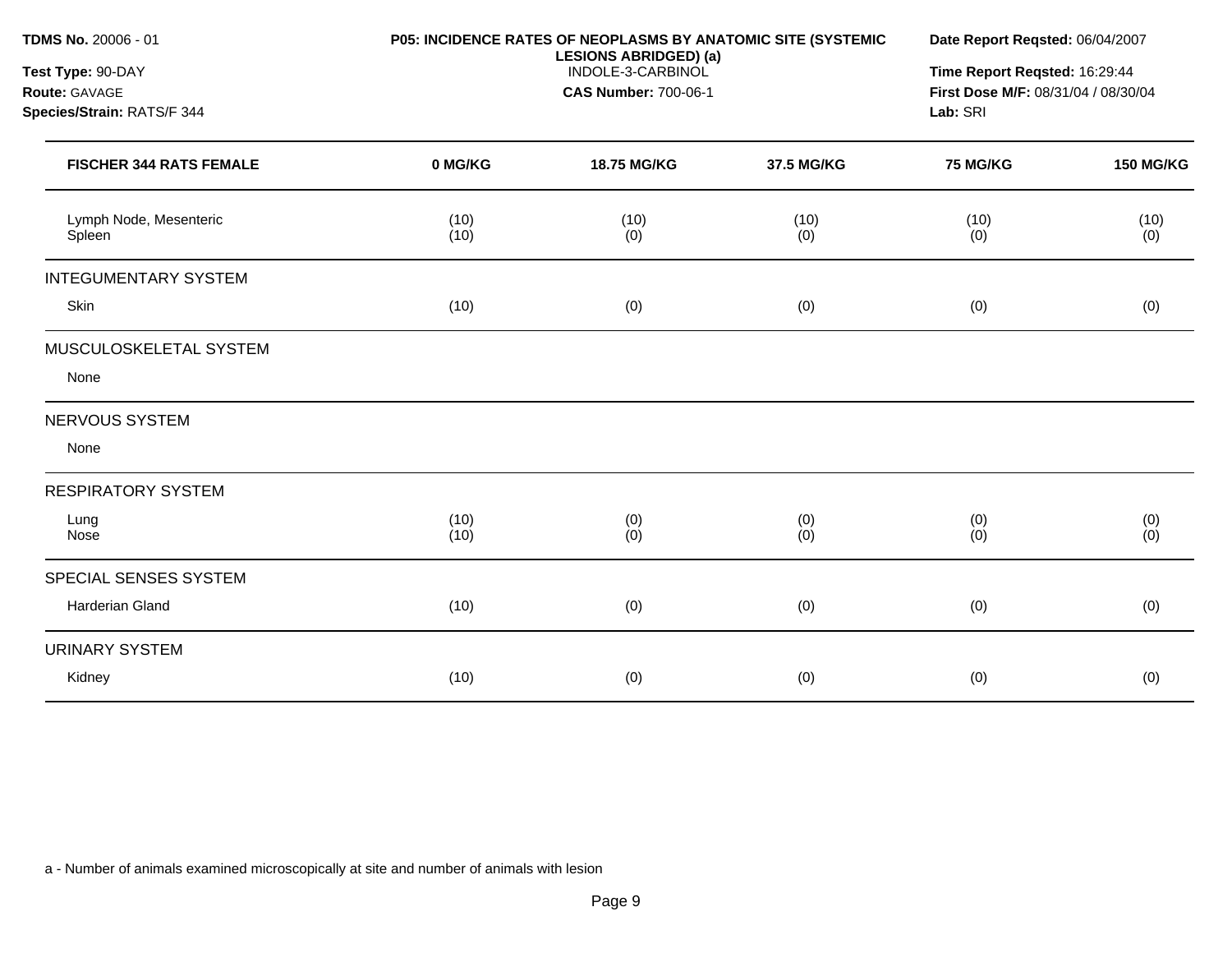**Test Type:** 90-DAY **Route:** GAVAGE **Species/Strain:** RATS/F 344

### **P05: INCIDENCE RATES OF NEOPLASMS BY ANATOMIC SITE (SYSTEMIC LESIONS ABRIDGED) (a)**  INDOLE-3-CARBINOL **CAS Number:** 700-06-1

**Date Report Reqsted:** 06/04/2007

**Time Report Reqsted:** 16:29:44 **First Dose M/F:** 08/31/04 / 08/30/04 **Lab:** SRI

| <b>FISCHER 344 RATS FEMALE</b>                                                          | <b>300 MG/KG</b>                    |  |
|-----------------------------------------------------------------------------------------|-------------------------------------|--|
| <b>Disposition Summary</b>                                                              |                                     |  |
| <b>Animals Initially in Study</b><br><b>Early Deaths</b><br><b>Survivors</b>            | 10                                  |  |
| <b>Terminal Sacrifice</b><br><b>Animals Examined Microscopically</b>                    | 10<br>10                            |  |
| <b>ALIMENTARY SYSTEM</b>                                                                |                                     |  |
| Intestine Small, Duodenum<br>Intestine Small, Jejunum<br>Liver<br>Mesentery<br>Pancreas | (10)<br>(10)<br>(10)<br>(1)<br>(10) |  |
| <b>CARDIOVASCULAR SYSTEM</b>                                                            |                                     |  |
| Heart                                                                                   | (10)                                |  |
| <b>ENDOCRINE SYSTEM</b>                                                                 |                                     |  |
| <b>Adrenal Cortex</b><br><b>Pituitary Gland</b>                                         | (10)<br>(10)                        |  |
| <b>GENERAL BODY SYSTEM</b>                                                              |                                     |  |
| None                                                                                    |                                     |  |
| <b>GENITAL SYSTEM</b>                                                                   |                                     |  |
| Ovary                                                                                   | (10)                                |  |
| <b>HEMATOPOIETIC SYSTEM</b>                                                             |                                     |  |
| Lymph Node                                                                              | (0)                                 |  |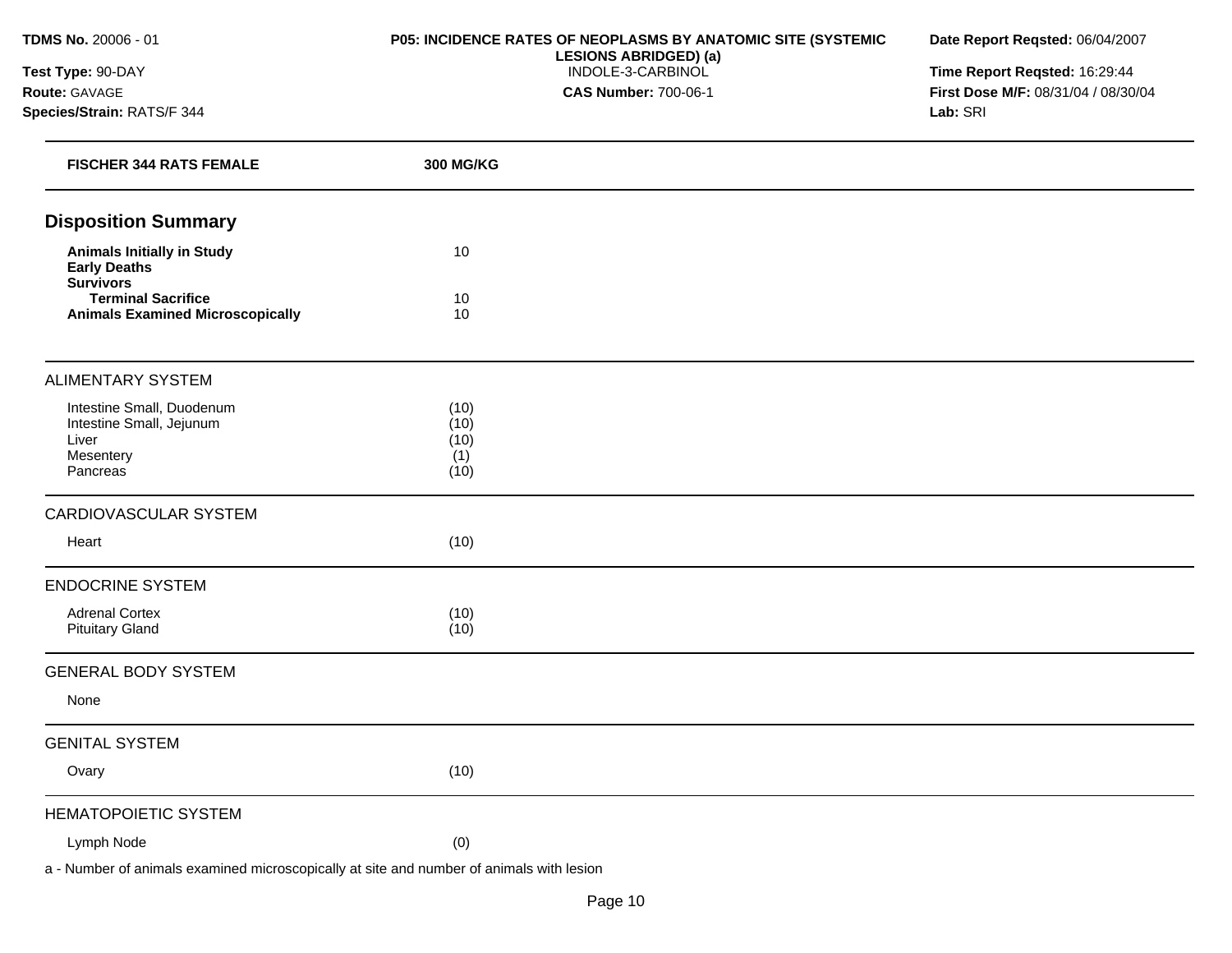**Test Type:** 90-DAY **Route:** GAVAGE **Species/Strain:** RATS/F 344

### **P05: INCIDENCE RATES OF NEOPLASMS BY ANATOMIC SITE (SYSTEMIC LESIONS ABRIDGED) (a)**  INDOLE-3-CARBINOL **CAS Number:** 700-06-1

**Date Report Reqsted:** 06/04/2007

**Time Report Reqsted:** 16:29:44 **First Dose M/F:** 08/31/04 / 08/30/04 **Lab:** SRI

| <b>FISCHER 344 RATS FEMALE</b>   | 300 MG/KG    |  |
|----------------------------------|--------------|--|
| Lymph Node, Mesenteric<br>Spleen | (10)<br>(10) |  |
| <b>INTEGUMENTARY SYSTEM</b>      |              |  |
| Skin                             | (10)         |  |
| MUSCULOSKELETAL SYSTEM           |              |  |
| None                             |              |  |
| NERVOUS SYSTEM                   |              |  |
| None                             |              |  |
| <b>RESPIRATORY SYSTEM</b>        |              |  |
| Lung<br>Nose                     | (10)<br>(10) |  |
| SPECIAL SENSES SYSTEM            |              |  |
| Harderian Gland                  | (10)         |  |
| <b>URINARY SYSTEM</b>            |              |  |
| Kidney                           | (10)         |  |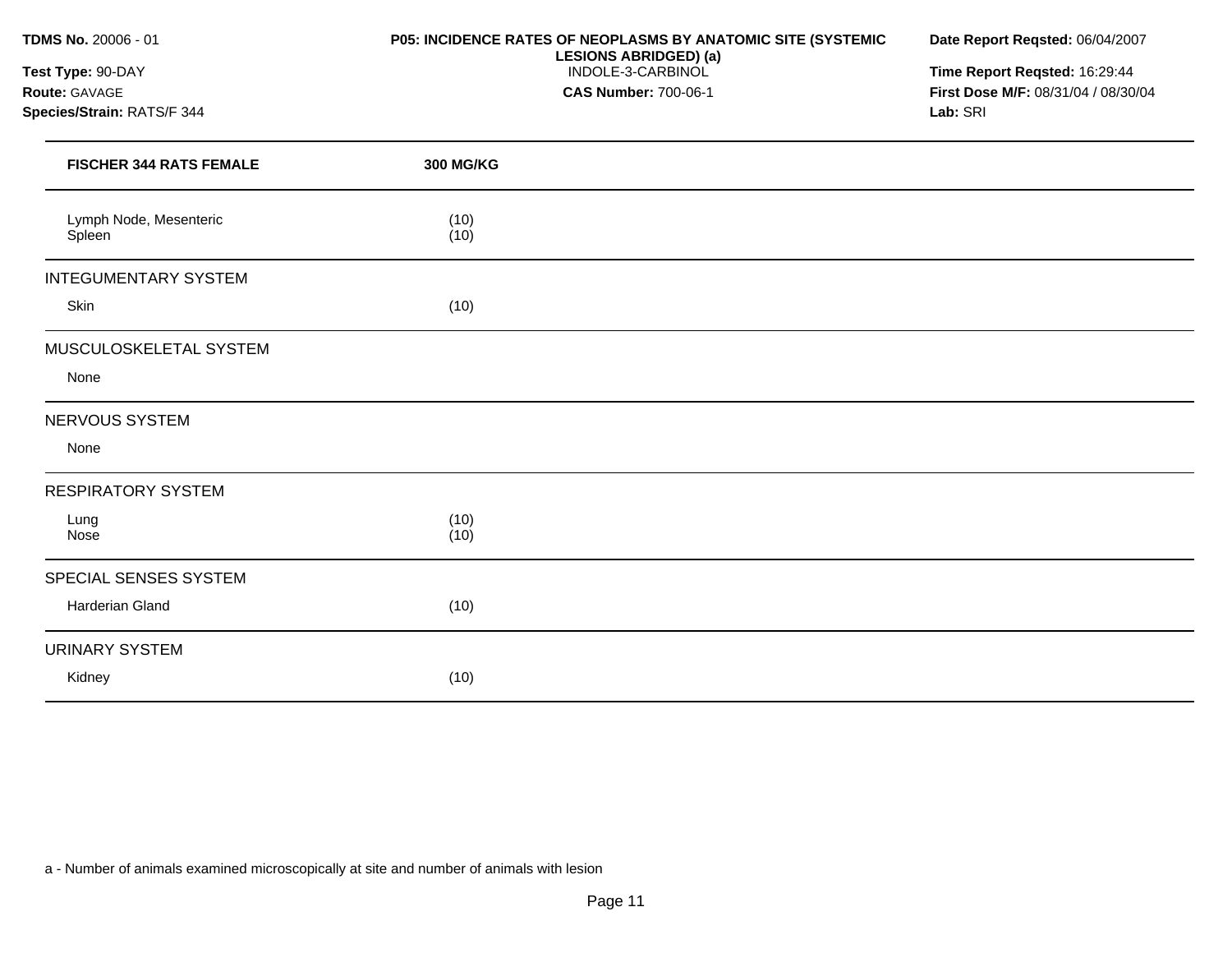| TDMS No. 20006 - 01                                                            | P05: INCIDENCE RATES OF NEOPLASMS BY ANATOMIC SITE (SYSTEMIC<br><b>LESIONS ABRIDGED) (a)</b><br>INDOLE-3-CARBINOL |                             |            | Date Report Reqsted: 06/04/2007     |                  |
|--------------------------------------------------------------------------------|-------------------------------------------------------------------------------------------------------------------|-----------------------------|------------|-------------------------------------|------------------|
| Test Type: 90-DAY                                                              |                                                                                                                   |                             |            | Time Report Reqsted: 16:29:44       |                  |
| Route: GAVAGE                                                                  |                                                                                                                   | <b>CAS Number: 700-06-1</b> |            | First Dose M/F: 08/31/04 / 08/30/04 |                  |
| Species/Strain: RATS/F 344                                                     |                                                                                                                   |                             |            | Lab: SRI                            |                  |
| <b>FISCHER 344 RATS FEMALE</b>                                                 | 0 MG/KG                                                                                                           | <b>18.75 MG/KG</b>          | 37.5 MG/KG | <b>75 MG/KG</b>                     | <b>150 MG/KG</b> |
| <b>Tumor Summary for Females</b>                                               |                                                                                                                   |                             |            |                                     |                  |
| <b>Total Animals with Primary Neoplasms (b)</b>                                |                                                                                                                   |                             |            |                                     |                  |
| <b>Total Primary Neoplasms</b>                                                 |                                                                                                                   |                             |            |                                     |                  |
| <b>Total Animals with Benign Neoplasms</b>                                     |                                                                                                                   |                             |            |                                     |                  |
| <b>Total Benign Neoplasms</b>                                                  |                                                                                                                   |                             |            |                                     |                  |
| <b>Total Animals with Malignant Neoplasms</b>                                  |                                                                                                                   |                             |            |                                     |                  |
| <b>Total Malignant Neoplasms</b>                                               |                                                                                                                   |                             |            |                                     |                  |
| <b>Total Animals with Metastatic Neoplasms</b>                                 |                                                                                                                   |                             |            |                                     |                  |
| <b>Total Metastatic Neoplasms</b>                                              |                                                                                                                   |                             |            |                                     |                  |
| <b>Total Animals with Malignant Neoplasms</b><br><b>Uncertain Primary Site</b> |                                                                                                                   |                             |            |                                     |                  |
| <b>Total Animals with Neoplasms</b><br><b>Uncertain-Benign or Malignant</b>    |                                                                                                                   |                             |            |                                     |                  |
| <b>Total Uncertain Neoplasms</b>                                               |                                                                                                                   |                             |            |                                     |                  |